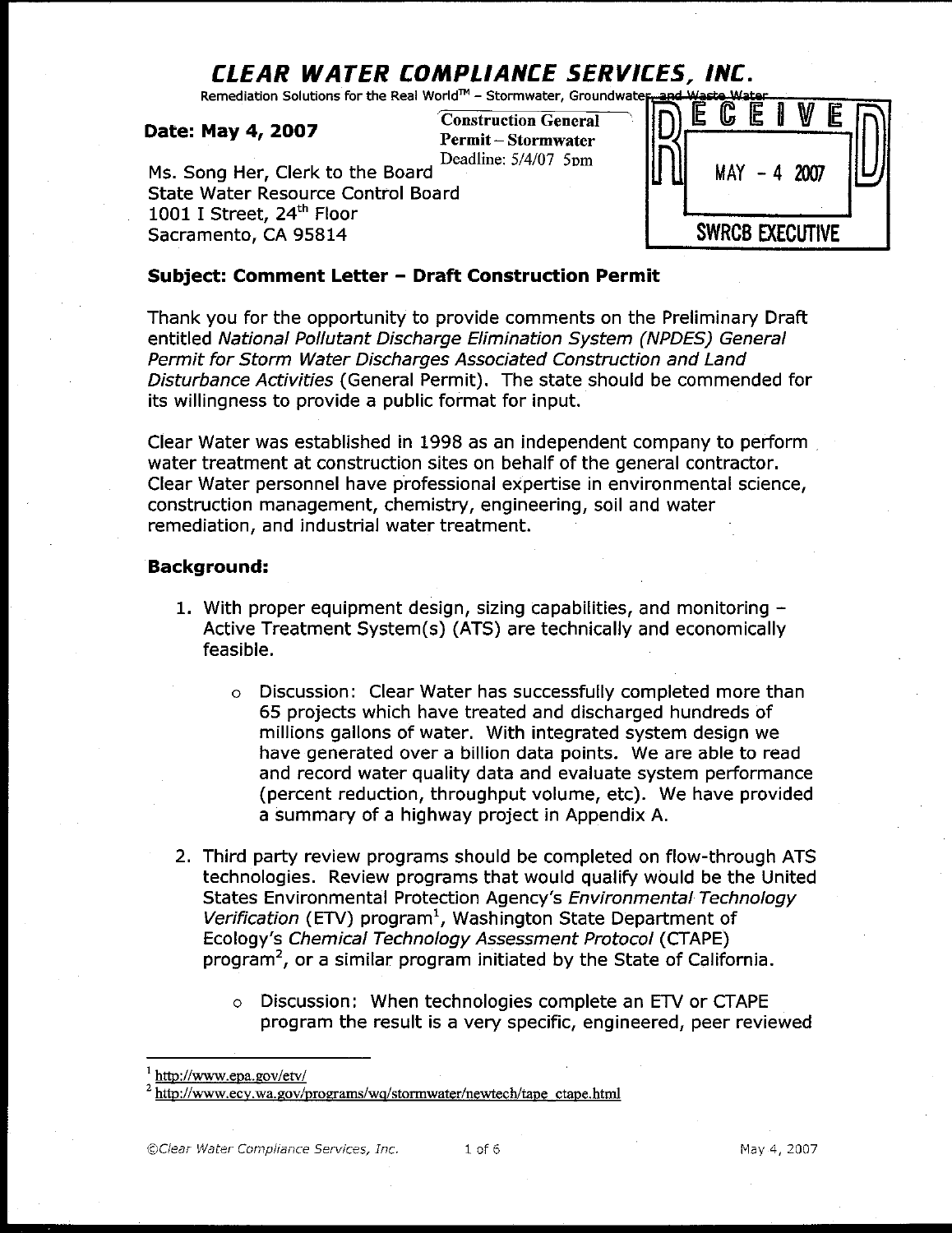set of specifications that are not subject to vendor interference. These specifications are easily enforced because the approval process produces guidance in the form of a use designation that details specific parameters that must be present to ensure environmental compliance when ATS are implemented.

- 3. As the number of qualified ATS technologies and service providers grow, the average cost for services will decrease and overall reliability will increase.
	- o Discussion: This has occurred in other markets when technologies which show potential are uniformly used, thereby creating competitive bid environments for developers. This creates a responsible industry that can operate treatment systems with close proximity to sensitive waterways.

### Comments:

- 1. Requirements for pH should be simplified for ATS effluent discharge to a range of 6.5 – 8.5 (p. 12 Section VI.7 of the General Permit).
	- o Discussion: To maintain a 0.2 pH unit value above or below background would significantly increase cost per gallon because ATS would need to monitor background pH values online and continuously adjust both acid and base which depend on natural receiving water values.
		- Example: If an ATS is operating with an effluent pH value of 7.2 and receiving water happened to have a value of 8.3, this should not justify an effluent base adjustment to a pH range value of  $8.1 - 8.5$ .
- 2. ATS training requirements (p. 20 Section IX.G.4.a. of the General Permit) should be guided by the use designation for flow-through ATS. For batch treatment systems, operational requirements should be simplified to reflect the process of treat, hold, test, release.
	- o Discussion: There are two fundamentally different risk categories that are defined by the ATS mode of operation (flowthrough or batch treatment). Flow through ATS risks are mitigated by entering into an ETV or CTAPE program and being regulated by stringent criteria produced by that program. Batch Treatment ATS risks are mitigated by having full control over the water allowed to discharge from the treatment system.
- 3. ATS equipment requirements (p. 20 Section IX.G.4.b. of the General Permit). In the event that water does not meet discharge requirements, the ATS should automatically recycle water back to the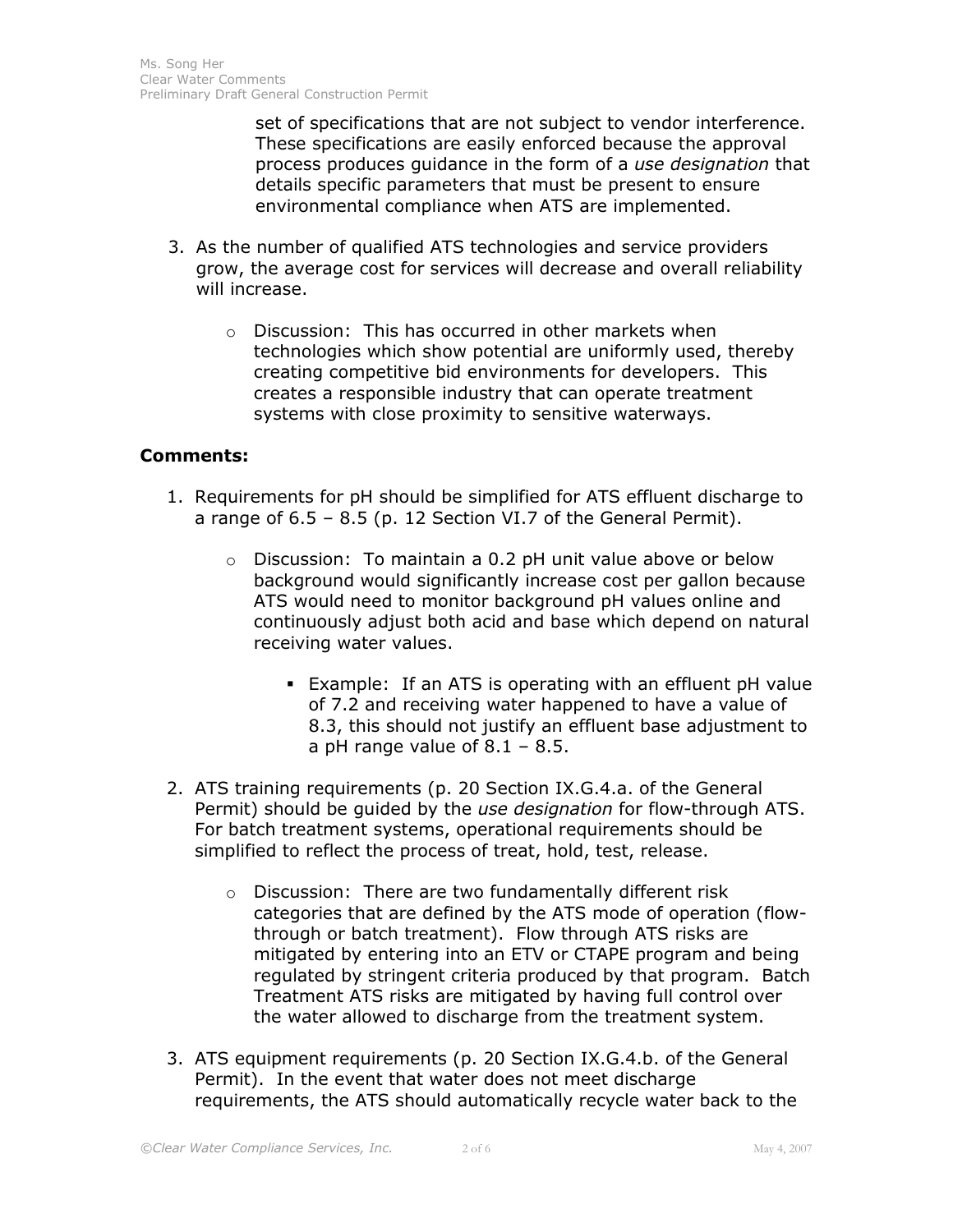detention basin or shut down automatically with a manual recirculation back to the detention basin.

- o Discussion: It is important to have a 'built in' contingency plan for flow-through ATS by including recycle options in the design criteria. The design criteria should be included in the use designation assigned by a review program.
- 4. ATS monitoring requirements (p.62 Section 5.b.i). Flow, pH and turbidity Nephelometric Turbidity Units (NTU) of stormwater effluent should be monitored with real-time instrumentation. Data should be electronically logged on 15 minute intervals.
	- o Discussion: Real-time probes with electronic data logging systems provide defensible documentation for effluent discharges. A discharge monitoring report can than be populated from the collected data.
- 5. Technologies that have not received the scrutiny of a program such as the ETV or CTAPE process should not operate in a flow-through mode. These technologies should operate in a batch treatment mode and be subject to aquatic toxicity tests listed in the General Permit (p.63 Section 5.c.iii).
	- $\circ$  Discussion: ATS technologies without use designations can operate in a controlled mode to ensure aquatic environments are not being impacted. New technologies can use this platform to gather field data for review and to establish performance claims. In addition, batch design lends to smaller projects due to less infrastructure and mobilization cost.

Thank you for the opportunity to submit our comments.

re 16



Matt Hromatka Clear Water Compliance Services, Inc. www.ch2ocsi.com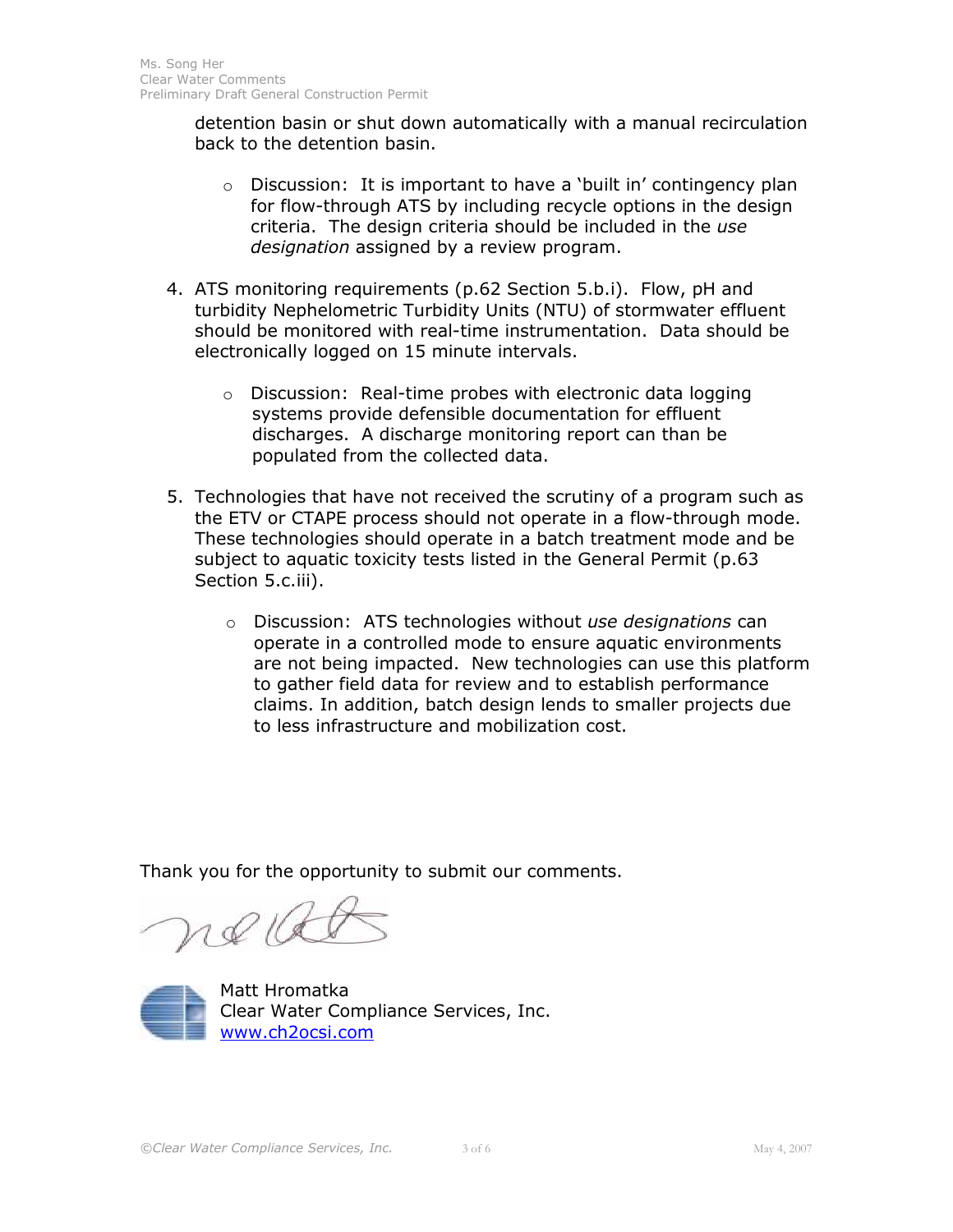## Appendix A \_\_\_\_\_\_\_\_\_\_

This particular ATS process utilizes pumps, tanks, chitosan, a sand media filter and a computerized monitoring and data collection system (control system) to continuously reduce turbidity in construction stormwater. Stormwater is first pumped from the stormwater retention pond to the control system where an initial dose of chitosan is added as pretreatment measure. The stormwater is then routed to settling tanks for bulk solids removal. From the tanks, pretreated stormwater is pumped through the control system where turbidity, pH and flow are measured. As the water passes through the control system, another dose of chitosan is added prior to sand filtration. The effluent from the sand filter is routed to the control unit where turbidity, pH and flow are measured again to ensure compliance with NPDES permit requirements and water quality discharge standards. In the unlikely event that the effluent does not meet requirements, the control system automatically re-circulates the water to the point of origin for reprocessing.





The ATS system has a unique programmable logic controller (PLC) which is utilized to monitor influent and effluent water quality parameters. The PLC also monitors external factors, such as pond level and rainfall data. System pumps, the chemical metering system and sand filtration unit are all controlled by using a touch screen on the PLC. The control system is equipped with remote telemetry capable of transmitting operational data to a secure website or initiating operational alarm text messages to system technicians. This feature allows project personnel to remotely monitor system performance, pond levels and rainfall from any location with an internet connection.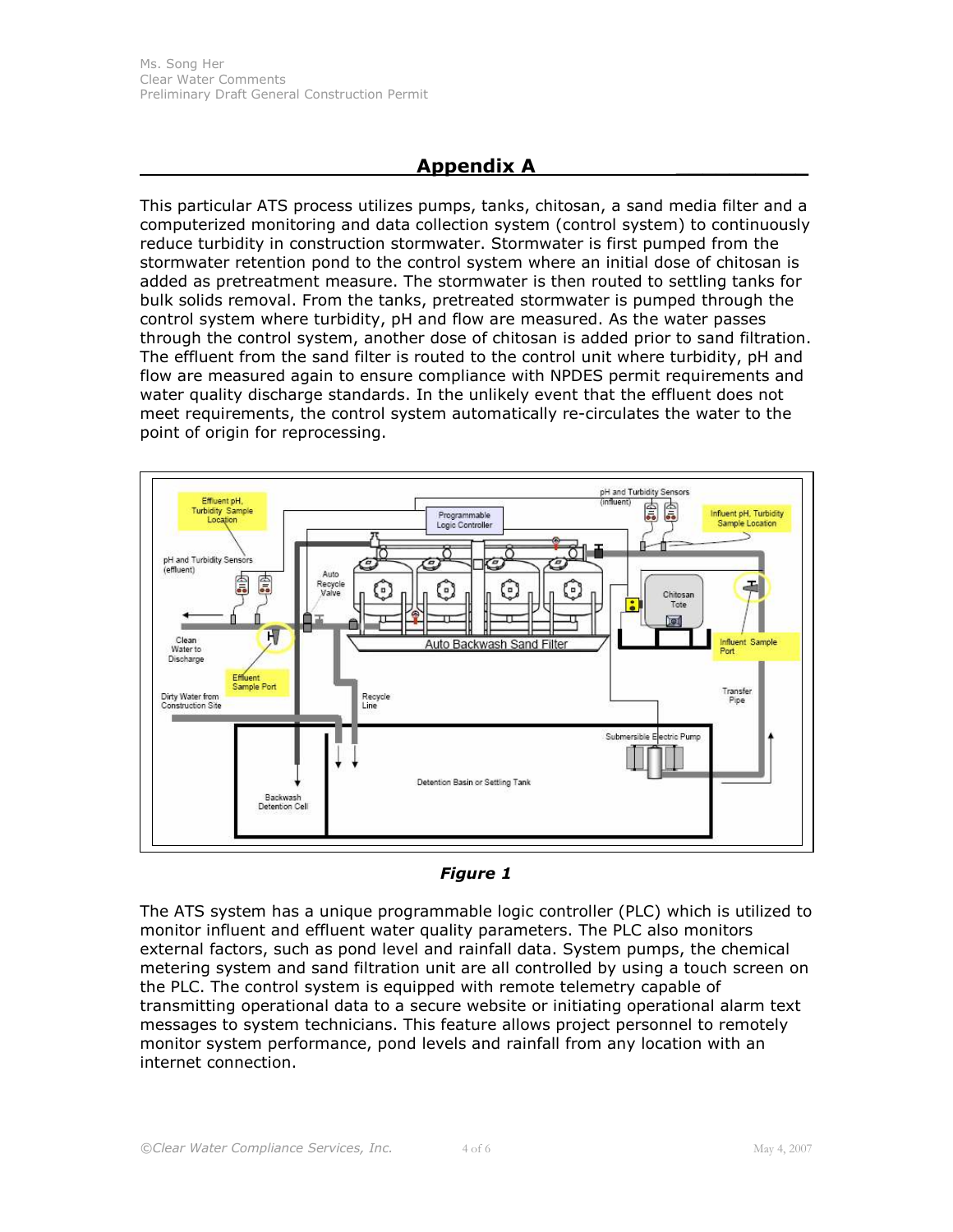#### CESF SYSTEM PERFORMANCE

Measuring and tracking the performance of the ATS is a critical portion of the overall stormwater treatment effort. During more than two years of operation the following occurred at the site:

- 115 inches of rainfall were recorded with three storms in excess of the 10-yr, 24-hr event (3.0") including one that was near the 100-yr, 24-hr event  $(4.0")$ .
- More than 100 million gallons of construction stormwater were treated.
- The treatment systems were operated for nearly 4,800 hours, including over 30 days of non-stop operations.
- More than 148,000,000 data points were collected and processed by the PLC system.
- ATS was effective throughout the project with no violations of the NPDES permit or water quality standards.

The overall project area consisted of 246 acres including over 70 acres of disturbed area and 23.43 acres of new impervious surfaces. These factors in combination with periodic and often intensive groundwater dewatering resulted in an inconsistent correlation between rainfall quantity and gallons of stormwater treatment as shown in Figure 2.





The system PLC analyzed influent and effluent turbidity levels by taking a reading once per second and then averaging those readings into a time-weighted composite data point every 15 minutes. The average pond turbidity was 236 NTU, which was reduced by over 82% during pretreatment to an average of 42.4 NTU. Discharge turbidity averaged 1.04 NTU for an average total turbidity reduction of 99.6%, as shown in Figure 3.